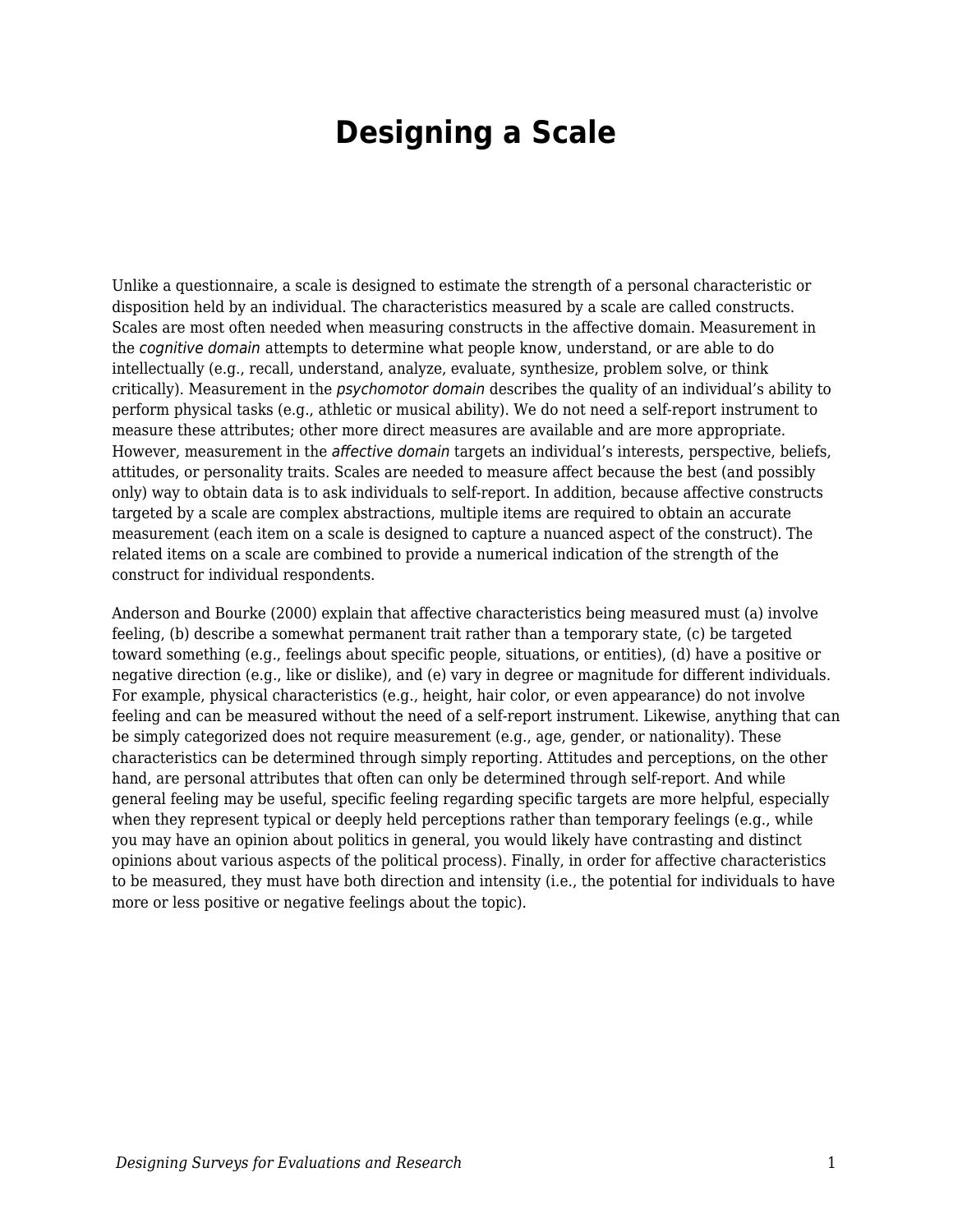## **The Affective Domain**

Affective constructs (and dispositions) represent inherent qualities of mind and character. A person's innate disposition can refer to one's predominant or typical mental and emotional temperament (e.g., a positive or happy disposition); however, a disposition can also refer to a person's typical state of mind, tendencies, and inclinations. These are attitudinal dispositions rather than innate personality traits. Attitudinal dispositions are often the target of scales used in survey research. Measuring these constructs is important because attitudes affect an individual's behavior (see Fishbein and Ajzen's [1975] theory of reasoned action). Attitudinal dispositions, although in the affective domain, also have a conative influence in that while our behaviors are influenced by our feelings, beliefs, and opinions, they are moderated by free will and agency (Davies, 2009). According to Ajzen's (1991) theory of planned behavior, people typically align their behavior with their personal belief systems after taking into account how they believe others would perceive their actions. They may also experience conflicting intentions, values, and beliefs (Davies, 2009). For example, an individual may be capable of performing specific skills, understanding important concepts, recognizing the value of the behavior, or having a personal desire to behave a certain way, but they still choose to act in ways we might not expect due to other deeply held beliefs or compulsions.

## **Dimensionality**

Some scales target unidimensional constructs, others are multidimensional. For example, when measuring students' attitude towards school, a scale would need to be multidimensional because students' interests and attitudes are based on a variety of unidimensional aspects. A student's attitude towards school might be influenced by the individual's perception of school being a safe place (physically and emotionally), a welcoming or fun place (socially), or a good place to learn (academically). The attitude may also be influenced by views of individual teachers or the student's personal interest in learning (career goals). It is very possible that a student may, for example, have a positive perception of school with regards to social aspects, but no interest or a negative attitude towards the academic opportunities provided. Each dimension would be measured separately (using a variety of items), then conceivably combined to get an overall measure of the student's attitude towards school.

## **Creating Scale Items**

Anderson and Bourke (2000) describe two methods for writing items for a scale—the mappingsentence and domain-reference approaches.

## **Mapping-Sentence Approach**

When using this approach, the item developer pairs a situation with a behavior (or list of distinct actions). The respondent will either be asked to select the behavior that best describes the way they would react given the situation or indicate the likelihood they would behave in the manner specified given the situation.

Before writing items, the item developer must carefully identify the construct (defining its theoretical nature) and describe in detail how the construct might manifest itself as a behavior (operationalizing the various aspects or facets). When identifying the core of the construct, think about the kinds of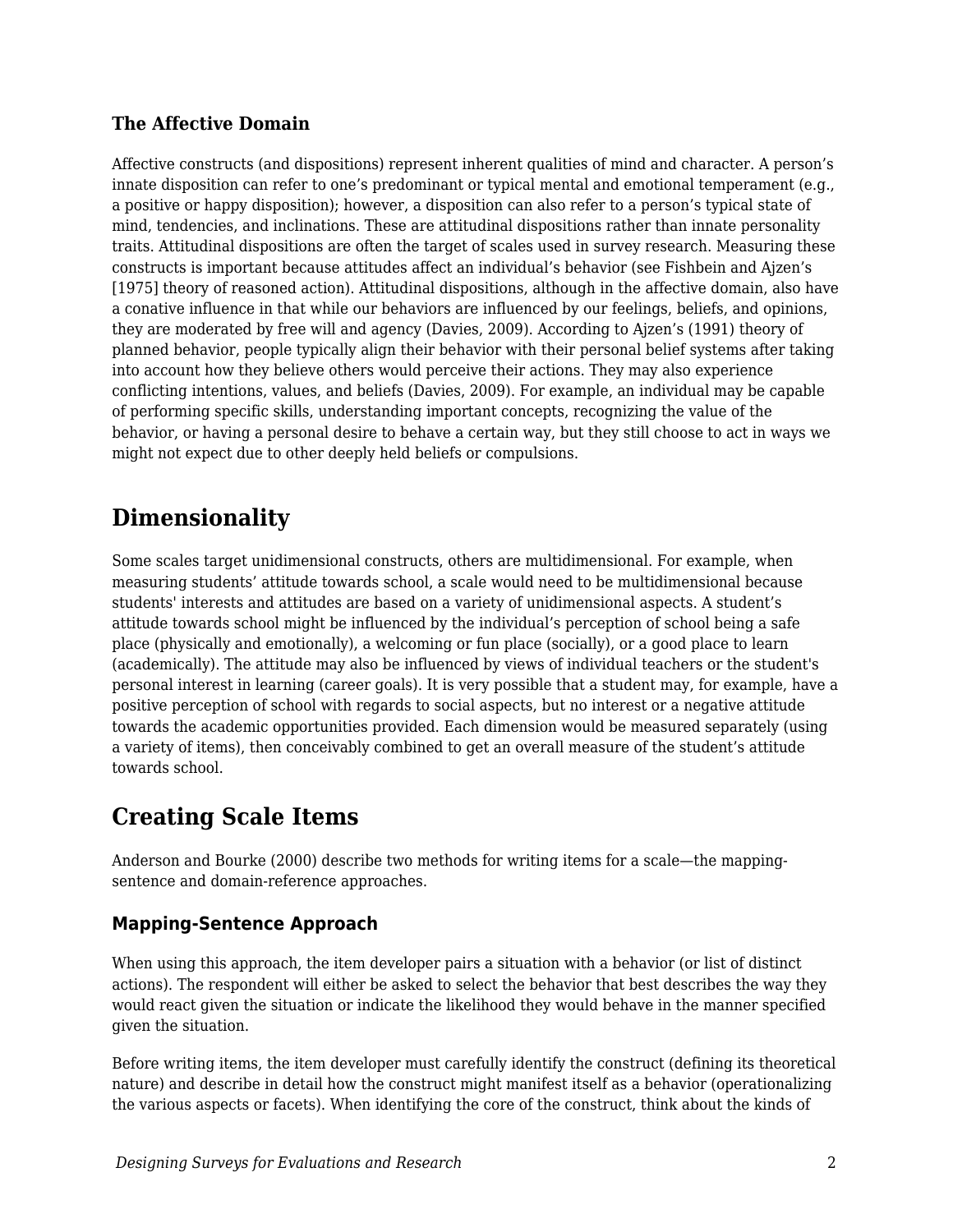beliefs and attitudes someone with this characteristic might have. When operationalizing the construct, consider what actions or behavior would be exhibited by someone who embodied this characteristic. If providing a list of possible behaviors, each potential response should represent an action likely to be taken by individuals possessing the characteristic at different intensities (e.g., high, moderate, or low). If the target is to be more specific (rather than a general measure of the construct), the situation can be contextualized.

## **Mapping-Sentence Example**

Suppose you were attempting to measure the construct of self-confidence (in general). At its core, confidence requires a high level of self-efficacy, a belief in one's ability or competency. In operational terms, someone with self-confidence may try new things, attempt difficult endeavors, or be willing to take risks. They might also express feelings of success. This understanding could help you develop items to place in the scale. Pairing situations with behaviors we believed would be taken by someone with self-confidence allows us to get an indication of the strength and direction of the characteristic for individuals. While we might be interested in obtaining a general measure of confidence, contextualizing the situations allows us to get targeted measure of an individual's confidence in specific situations (i.e., ability to compete in a specific sport or succeed in a specific endeavor).

Possible situations:

- starting a new task
- trying a difficult maneuver
- giving an opinion
- learning a new skill

#### Anticipated behavior:

- begin without hesitation
- wait until encouraged
- think carefully whether to proceed
- let someone else try first
- believe they will be successful

Possible items:

- When learning a difficult maneuver for the first time, I immediately begin without hesitation.
- When learning a new skill, I am confident I will succeed.

## **Domain-Reference Approach**

This approach also begins with an examination of the construct's critical features. However, particular consideration is given to the target, direction, and intensity of the characteristic. Statements are created by specifying a target, using a directional form of the "to be" verb (positive or negative), and then adding an adjective denoting intensity. Once the basic structure of the statement is determined, it can be transformed to fix grammatical issues. The statements produced should have a direct alignment between conceptual and operational definitions of the construct.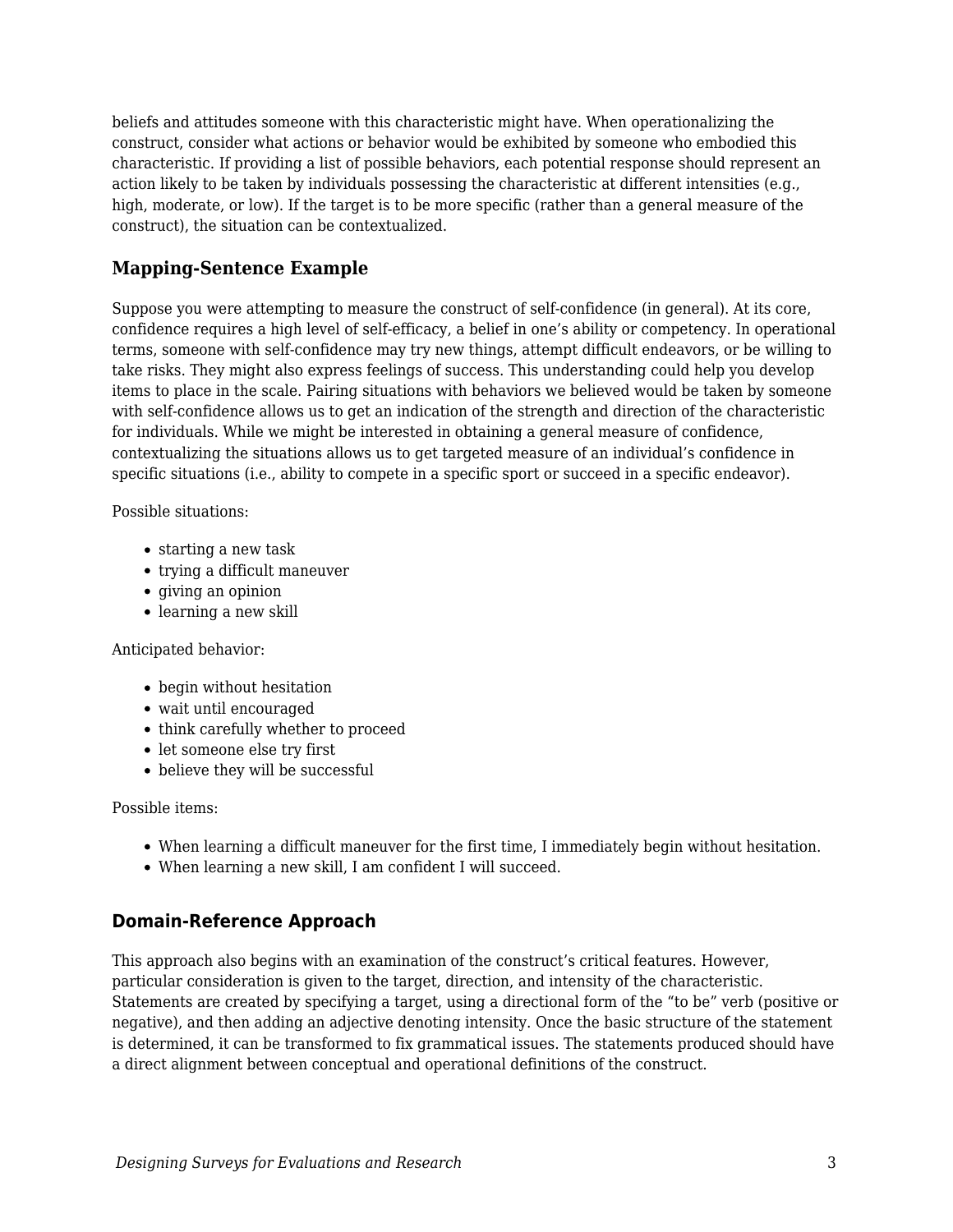### **Domain-Reference Example**

Suppose you were attempting use this approach to write items that could be used to measure the construct of self-confidence. Possible targets are listed. A verb is selected, followed by an adjective that describes a possible reaction. The statement should describe a precise behavior and a strong emotion or position.

Target: learning a new skill, participating in a debate, expressing my opinion

Verb: I am, is

Adjective: exciting, thrilling, eager, happy

Possible revised statements:

- I am eager to try difficult maneuvers for the first time.
- I am happy to express my opinion to others.
- I usually express my opinions quite well when debating.
- I am very good at learning new skills.

## **Testing and Revision**

As with all survey questions, items must be carefully tested to make sure they are meaningful and clear to potential participants. [Pilot testing the items](https://edtechbooks.org/designing_surveys/item_writing#Pilot_Testing) using think aloud cognitive interviews can be quite useful for this purpose. Multiple revisions may be needed. Some additional guidelines include the following:

- Write multiple items that cover all aspects of the topic and likely targets. Test each item and use those that work best.
- Keep the language clear, simple, direct, and concise (see [writing clear items](https://edtechbooks.org/designing_surveys/item_writing#Item_Clarity)).
- Each statement should contain only one thought or situation (see [double barreled items\)](https://edtechbooks.org/designing_surveys/item_writing#Double_Barrel_Items).
- Avoid statements of fact.
- Avoid general statements everyone or no one would likely endorse. Write statements that represent strong, clear positions rather than a middle of the road (ambiguous or noncommittal) declaration.
- Write in the present tense using an active voice.
- Avoid the use of vague modifiers (e.g., usually, sometimes).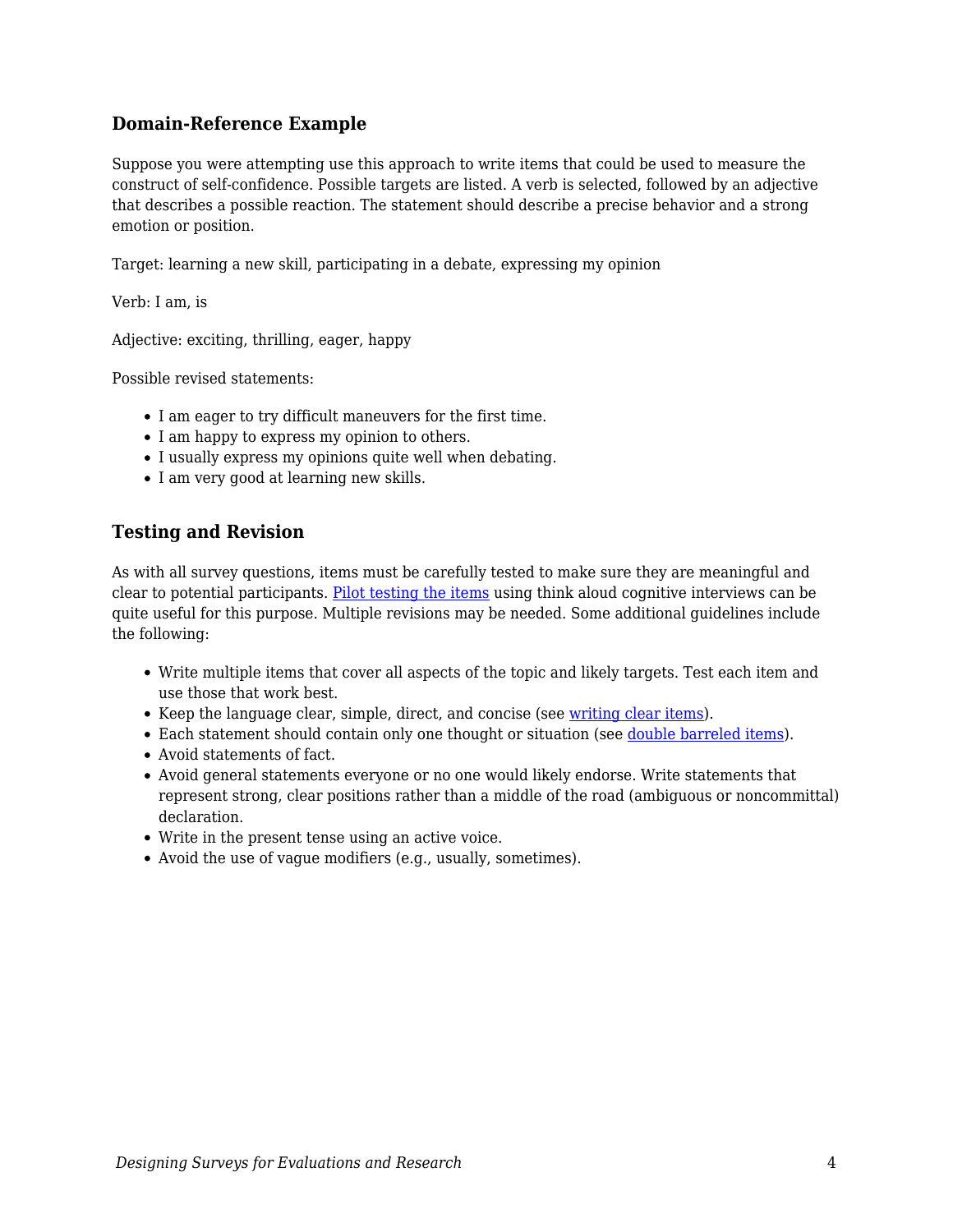## **Chapter Summary**

- A precise, agreed-on theoretical definition for the construct being measured is required before writing items. This includes both conceptual and operational definitions.
- Conceptual definitions describe the abstract meaning of the construct and the core beliefs or motivations foundational to the construct.
- Operational definitions describe how those with the characteristic would likely behave. Manifestation of anticipated behaviors provides inferential evidence that the individual possesses the characteristic.
- A close alignment between conceptual and theoretical definitions should exist and be evident in each item.
- Scales are most often needed when measuring personal characteristics in the affective domain.
- Characteristics in the affective domain must (a) involve feeling, (b) target stable traits rather than temporary states, (c) be specifically targeted (d) have direction (positive or negative, absence to increasing positive), and (e) vary in intensity by degrees.
- Two approaches to writing items include the sentence-mapping and domain-reference approaches.
- Multiple items for each construct should be created and tested prior to pilot testing and administering the instrument.
- Statistical procedures can be used to validate the instrument, including exploratory and confirmatory factor analysis or structural equation modeling.
- Constructs may be unidimensional or multidimensional.